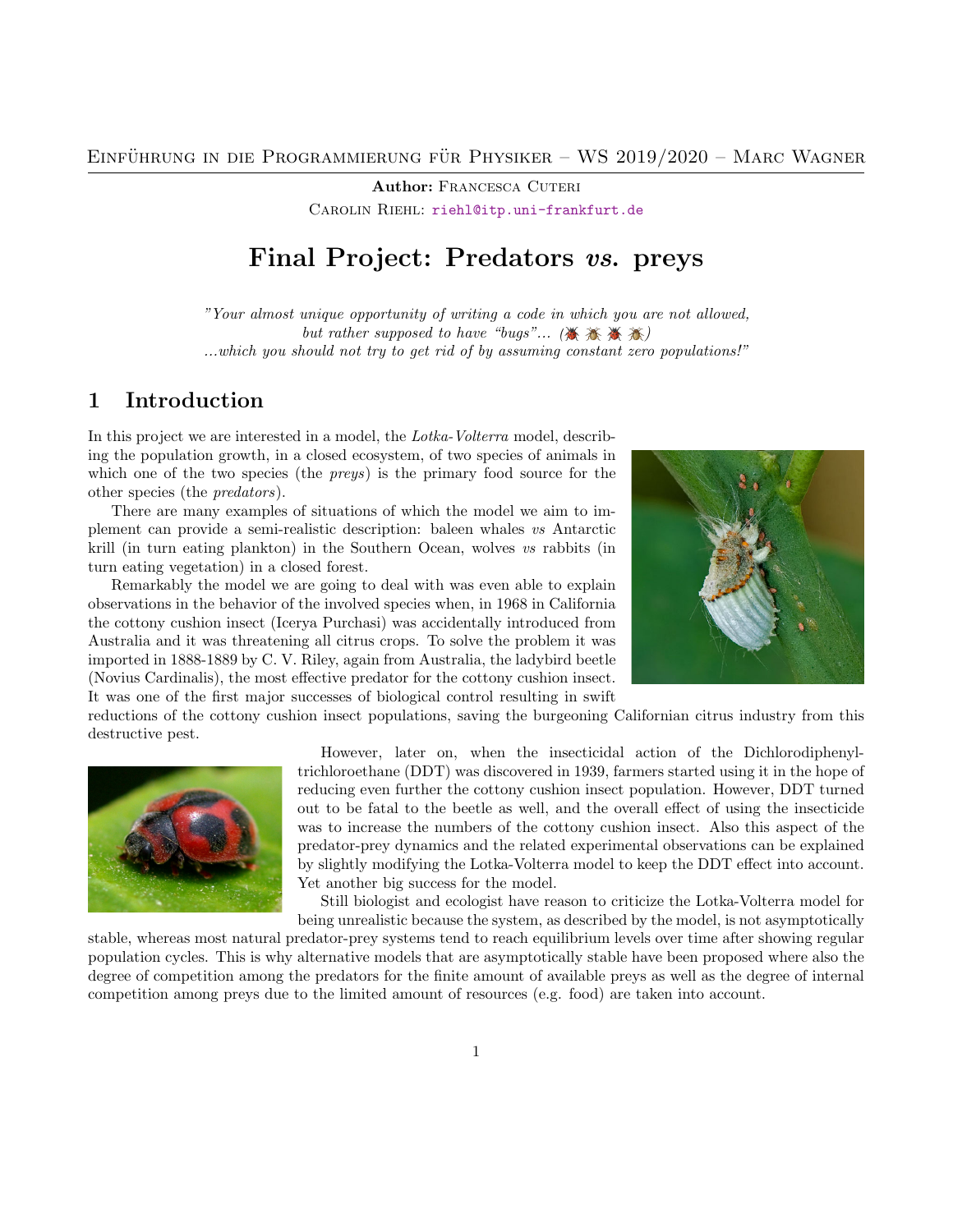### 2 Overview of the problem

Let us take a closer look at the ecosystem of the ladybird beetles and cottony cushion insects. The beetles eat the insects, and the insects live on the citrus crop. If the beetles eat so many insects that these latter cease to be abundant, the food supply of the beetles is greatly reduced. Then the ladybird beetles will starve. As the population of beetles dwindles, the cottony cushion insects population makes a comeback because not so many of them are being eaten any more. As the insects population increases, the food supply for the beetles grows again and, consequently, so does their population. Also, more beetles are eating increasingly more insects again.



In the closed ecosystem, does this cycle continue indefinitely or does one of the species eventually die out? What effect does exploitation of pesticides have on the balance between the ladybird beetle and cottony cushion insect populations? The ability to answer such questions is important to management of biological control as alternative to other methods for the protection of farming plantations. Answers can be obtained from a computational approach to solve numerically the system of differential equations describing the model.

### 3 Overview of the model

Let  $x(t)$  and  $y(t)$  indicate, at any time t, the cottony cushion insect and the ladybird beetle population respectively within a closed Californian citrus crop.

The level of the insect population  $x(t)$  depends on a number of factors, including the ability of the crop to support them, the existence of competitors for their primary food source (the citrus plants) and the populations of other possible predators than the beetle. We will however start building the model under the assumption that our unfortunate citrus crop can support an unlimited number of insects so that their population could in principle grow exponentially if it was not for the beetles that we assume to be the unique predators of the insects. This reduces the growth rate of the insects in a way that is proportional to the number of interactions between them and the beetles. All above observations leads to the differential equation

$$
\frac{\mathrm{d}x(t)}{\mathrm{d}t} = [a - b y(t)] x(t) , \qquad (1)
$$

where  $a, b$  are positive constants (determined on the basis of observations) indicating the degree of self-regulation of the insects population given the unlimited amount of resources and the predatoriness of the beetles, respectively. So  $a - by(t)$  is the intrinsic growth rate of our population of preys.

About the level of the ladybird beetle population  $y(t)$ , one can observe that in the absence of their primary food source  $y(t)$  declines at a rate which is proportional to their numbers, i.e. according to exponential decay kind of equation. However, in the presence of preys,  $y(t)$  is also expected to increase at a rate which is proportional to the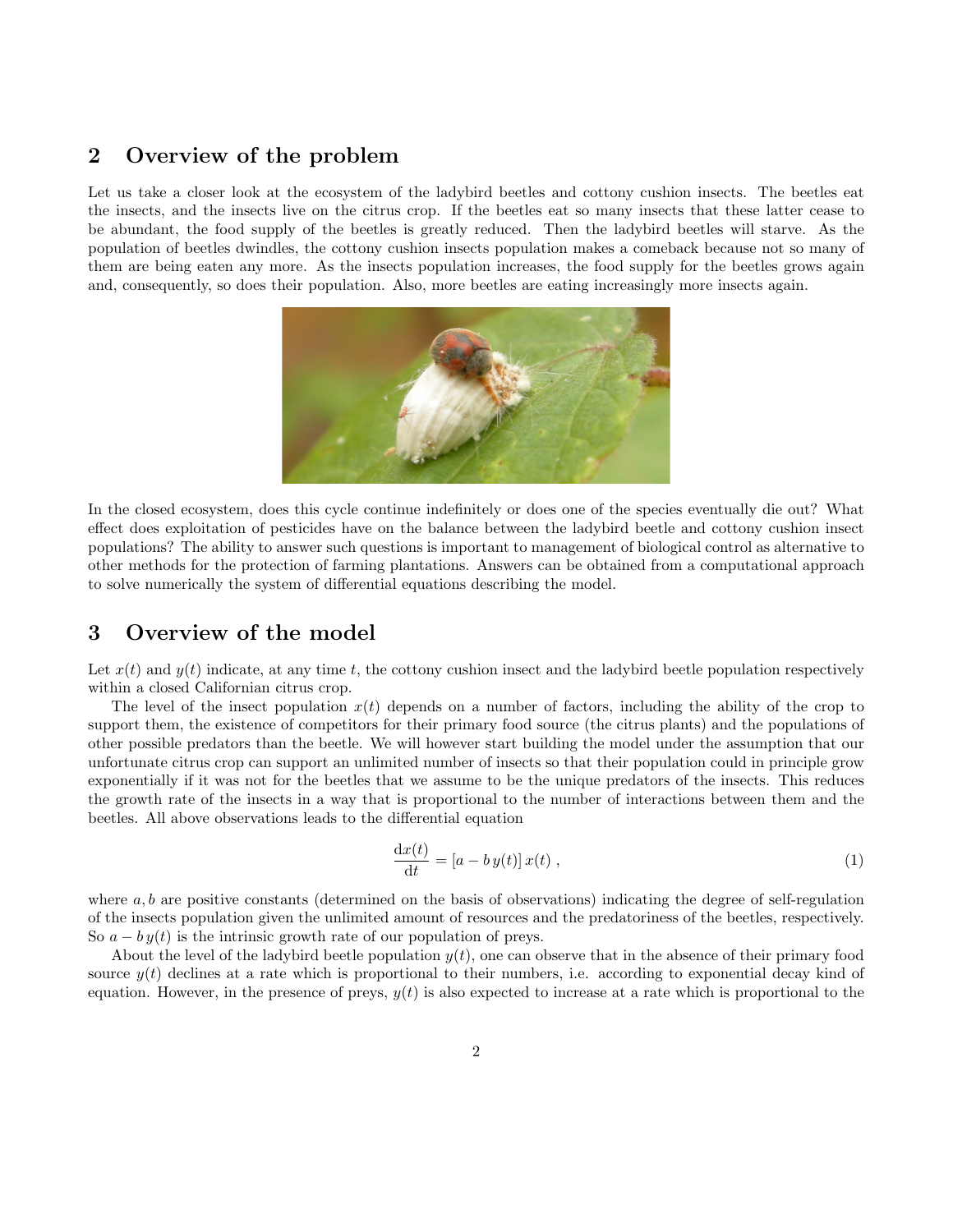interactions between the two species, boiling down to another differential equation

$$
\frac{\mathrm{d}y(t)}{\mathrm{d}t} = \left[-m + n\,x(t)\right]y(t) \,,\tag{2}
$$

where m, n are positive constants (determined on the basis of observations) and  $-m+n x(t)$  is the intrinsic growth rate of our population of predators. So for our predator-prey model we obtained an autonomous system of differential equations

<span id="page-2-0"></span>
$$
\begin{cases}\n\frac{\mathrm{d}x(t)}{\mathrm{d}t} = [a - by(t)] x(t) \\
\frac{\mathrm{d}y(t)}{\mathrm{d}t} = [-m + nx(t)] y(t)\n\end{cases}
$$
\n(3)

where  $x(0) = x_0, y(0) = y_0$  and  $a, b, m, n$  are all positive constants. These is the so-called Lotka-Volterra system of equations, independently developed in 1926 by the Italian mathematician Vito Volterra (1860-1940) and American statistician Alfred J. Lotka (1880-1949). It describes the interaction of the ladybird beetles and the cottony cushion insects under the limited growth assumptions made above and in the absence of other competitors/predators.

The system of differential equations in Eq.[\(3\)](#page-2-0), characterizing the basic Lotka-Volterra model, can indeed be analytically solved and two important properties of the model that can be easily proven are that:

- (i) The system admits cyclic solutions (predators and preys sustain each other) of period  $T$ ;
- (ii) The averages of the two populations depend on the parameters  $a, b, m$  and n

<span id="page-2-1"></span>
$$
\langle x \rangle = \frac{1}{T} \int_0^T x(t) dt = \frac{m}{n}
$$
  

$$
\langle y \rangle = \frac{1}{T} \int_0^T y(t) dt = \frac{a}{b}.
$$
 (4)

We want to solve the model numerically and check the above properties.

Later on, we also want to explain effects from the employment of DDT in citrus crops in terms of Lotka-Volterra laws. To do so, we have to modify the model to keep into account that the insecticide destroys in the same way both the preys and the predators modifying the equations for the system to

<span id="page-2-2"></span>
$$
\begin{cases}\n\frac{\mathrm{d}x(t)}{\mathrm{d}t} = [a - \epsilon - b y(t)] x(t) \\
\frac{\mathrm{d}y(t)}{\mathrm{d}t} = [-m - \epsilon + n x(t)] y(t)\n\end{cases} (5)
$$

This means, for the second Lotka-Volterra law, i.e. according to Eq. [\(4\)](#page-2-1), that the average number of beetles has decreased, becoming  $\frac{a-\epsilon}{b}$ , whilst the number of preys has increased to  $\frac{m+\epsilon}{n}$ . This was indeed observed experimentally and was one of the big successes of Lotka-Volterra systems.

As a last step towards a more realistic predator-prey model, the internal competition of the preys for their limited amount of resources as well as the competition among predators due to the finite amount of available preys can be encoded in the original Lotka-Volterra model getting to yet another system of equations

<span id="page-2-3"></span>
$$
\begin{cases}\n\frac{\mathrm{d}x(t)}{\mathrm{d}t} = \left[a - by(t) - r x(t)\right]x(t) \\
\frac{\mathrm{d}y(t)}{\mathrm{d}t} = \left[-m + n x(t) - s y(t)\right]y(t)\n\end{cases} \tag{6}
$$

Solving numerically this last model you will be able to check that the trajectories that constitute a solution to this model are not periodic and tend to equilibrium levels.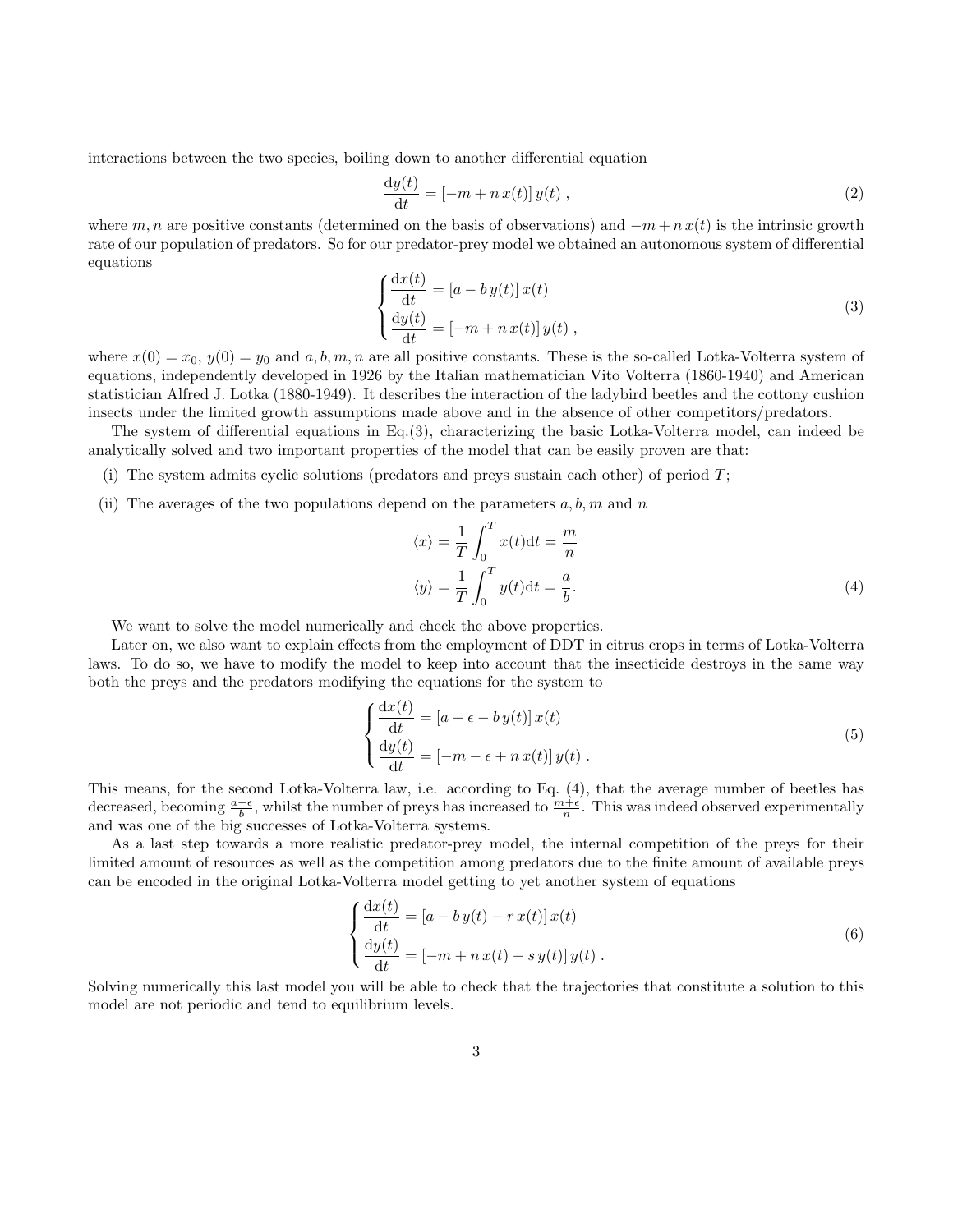#### <span id="page-3-1"></span>4 Integrating the relevant Ordinary Differential Equations

All the dynamics in our model is encoded in the system of first-order ordinary differential equations in Eq. [\(3\)](#page-2-0). Both equations relate a total derivative to some function of the dependent variables  $x(t)$ ,  $y(t)$  where the independent variable does not appear explicitly. What we will solve numerically is the corresponding first-order initial value problem (IVP) given the equations, to be solved simultaneously, and as many initial boundary conditions. Not requiring an exact solution function to our IVP we will just use our computer to generate a sequence of approximate numerical values for  $x(t)$ ,  $y(t)$ . This is the numerical solution of the problem produced using some numerical method.

As a prerequisite for developing the program for this project, you should then learn about numerical methods, and corresponding algorithms, to solve numerically (systems of) differential equations<sup>[1](#page-3-0)</sup>.

The idea at the basis of any algorithm for solving a given IVP is to rewrite the  $dx$ 's and  $dt$ 's

$$
\frac{\mathrm{d}x(t)}{\mathrm{d}t} = f\left(x(t), t\right) \tag{7}
$$

as finite steps  $\delta x$  and  $\delta t$ , and multiply the equation by  $\delta t$ . This gives algebraic relations to compute the change in the functions when the independent variable t is changed by  $\delta t$ . In the limit in which the stepsize  $\delta t$  is made very small, a good approximation to the underlying differential equation is achieved. So, and this is what we call the Euler's method, one discretizes the range  $[t_0 = 0, T]$  over which t varies in steps of some given size  $\delta t = h$  and iteratively determines the solution at all discrete times according to

$$
x_{n+1} \approx x_n + h f(x_n, t_n) \tag{8}
$$

advancing a solution from  $x_n$  to  $x_{n=1} = x_n + h$ , but neglecting, over the all t-range of integration, errors of order h. What the second order Runge-Kutta or midpoint method does is to attain better accuracy by combining the information from several Euler-style steps (each involving one evaluation of the function  $f$ ). Second order accuracy is indeed achieved by using the initial derivative at each step to find a point halfway across the  $h$  interval, then using the midpoint derivative across the full width of the interval as summarized by the equations

$$
k_1 = hf(x_n, t_n)
$$
  
\n
$$
k_2 = hf\left(x_n + \frac{1}{2}k_1, t_n + \frac{1}{2}h\right)
$$
  
\n
$$
x_{n+1} = y_n + k_2 + \mathcal{O}(h^3).
$$
\n(9)

# <span id="page-3-2"></span>5 Finding the position of two consecutive maxima of the relevant numerically sampled functions

A good strategy to locate two consecutive maxima of some numerically sampled function (so in a vector) is to make use of numerical derivatives in a way that we now try to describe. We want to be able to state whether some  $t_i$ corresponds to a maximum in our numerically sampled  $x(t)$ . Then we can use the fact that we know  $x(t_{i-1})$  as well as  $x(t_{i+1})$  whose abscissas are 2h apart to approximate the derivative of  $x(t)$  in  $t_i$ . With the same information we can build a numerical approximation for the second derivative. With the above derivatives at hand we can run over all sub ranges in  $[0, T]$  and

• check whether the first derivative in correspondence to a given  $[x_{i-1}, x_{i+1}]$  interval has the opposite sign with respect to the first derivative previously determined for the adjacent interval;

<span id="page-3-0"></span><sup>&</sup>lt;sup>1</sup>You can, for instance, refer to [http://en.wikipedia.org/wiki/Runge-Kutta\\_method](http://en.wikipedia.org/wiki/Runge-Kutta_method) or to §16.1 in ["Numerical Recipes in C".](https://www2.units.it/ipl/students_area/imm2/files/Numerical_Recipes.pdf)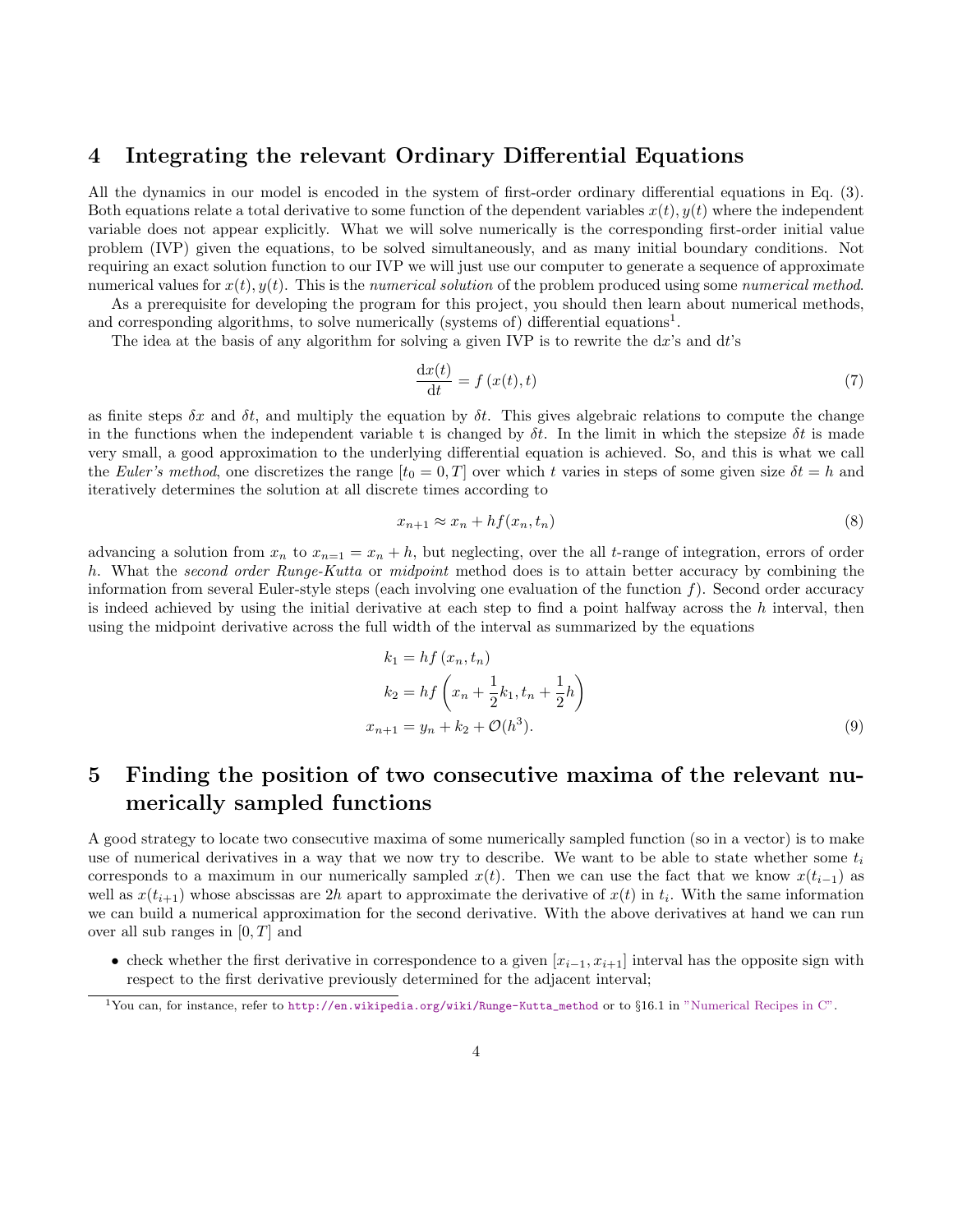• check the sign of the second derivative in correspondence to the given interval.

These checks will allow you to generally find extrema of  $x(t)$  and you can cook up an implementation that returns the position of two consecutive maxima. This way we will estimate the period of our periodic solutions  $x(t)$  and  $y(t)$ . Moreover, we can estimate the lag (distance in t) between consecutive maxima of  $x(t)$  and  $y(t)$  telling us of how long the predators population lags behind the preys population as both populations fluctuate cyclically between their maximum and minimum values.

#### <span id="page-4-2"></span>6 Numerically approximating the relevant integrals

Methods for the numerical integration of funcions of some single real variables are based on the naive strategy of summing up the value of the integrand at a sequence of abscissas within the range of integration<sup>[2](#page-4-0)</sup>. We are interested in integrating our functions  $x(t)$ ,  $y(t)$  whose value is known at equally spaced steps (once the corresponding differential equations are numerically solved). So, to introduce some notation we have a set of values of the independent variable  $t_0, t_1, ..., t_N$  spaced apart by the constant stepsize h and functions  $x(t), y(t)$  have known values at all  $t_i$  abscissas. What we want is to integrate  $x(t)$ ,  $y(t)$  over the range  $[t_0 = 0, t_N = T]$  as in Eq. [\(4\)](#page-2-1). For this purpose you can use, at your choice,

• The *Trapezoidal rule*, which works by approximating the region under the graph of the function as a trapezoid and calculating its area

$$
\int_{t_n}^{t_{n+1}} x(t)dt \approx \frac{h}{2} (x_n + x_{n+1})
$$
\n(10)

• The *Simpson's rule*, where one replaces the integrand by the parabola which takes the same values as the integrand at the end points  $t_n$  and  $t_{n+2}$  and at the midpoint  $t_{n+1}$ .

$$
\int_{t_n}^{t_{n+2}} x(t)dt \approx \frac{h}{3} \left( x_n + 4x_{n+1} + x_{n+2} \right). \tag{11}
$$

#### 7 Putting things together, i.e. requirements for your program

In developing this project you are asked to:

- (i) Write a program that integrates the system of ordinary differential equations of the basic predator-prey model Eq. [\(3\)](#page-2-0), using a second order Runge Kutta integration scheme, to solve the corresponding IVP according to the strategy documented in Sec. [4.](#page-3-1) The user should provide in input, preferably via some input file, some/all of the following parameters<sup>[3](#page-4-1)</sup>:
	- (a) For the definition of the model (all coefficients must be positive)
		- $(1)$  a as preysReproductionCoefficient
		- (2) b as preysMortalityCoefficient
		- $(3)$  m as predatorsMortalityCoefficient

<span id="page-4-0"></span><sup>2</sup>You can, for instance, refer to [https://en.wikipedia.org/wiki/Trapezoidal\\_rule](https://en.wikipedia.org/wiki/Trapezoidal_rule) and to [https://en.wikipedia.org/wiki/](https://en.wikipedia.org/wiki/Simpson%27s_rule) [Simpson%27s\\_rule](https://en.wikipedia.org/wiki/Simpson%27s_rule)

<span id="page-4-1"></span> $3R$ emember that choosing variables names is one of the decisions by which you can improve the readability of your code, along with choosing functions names.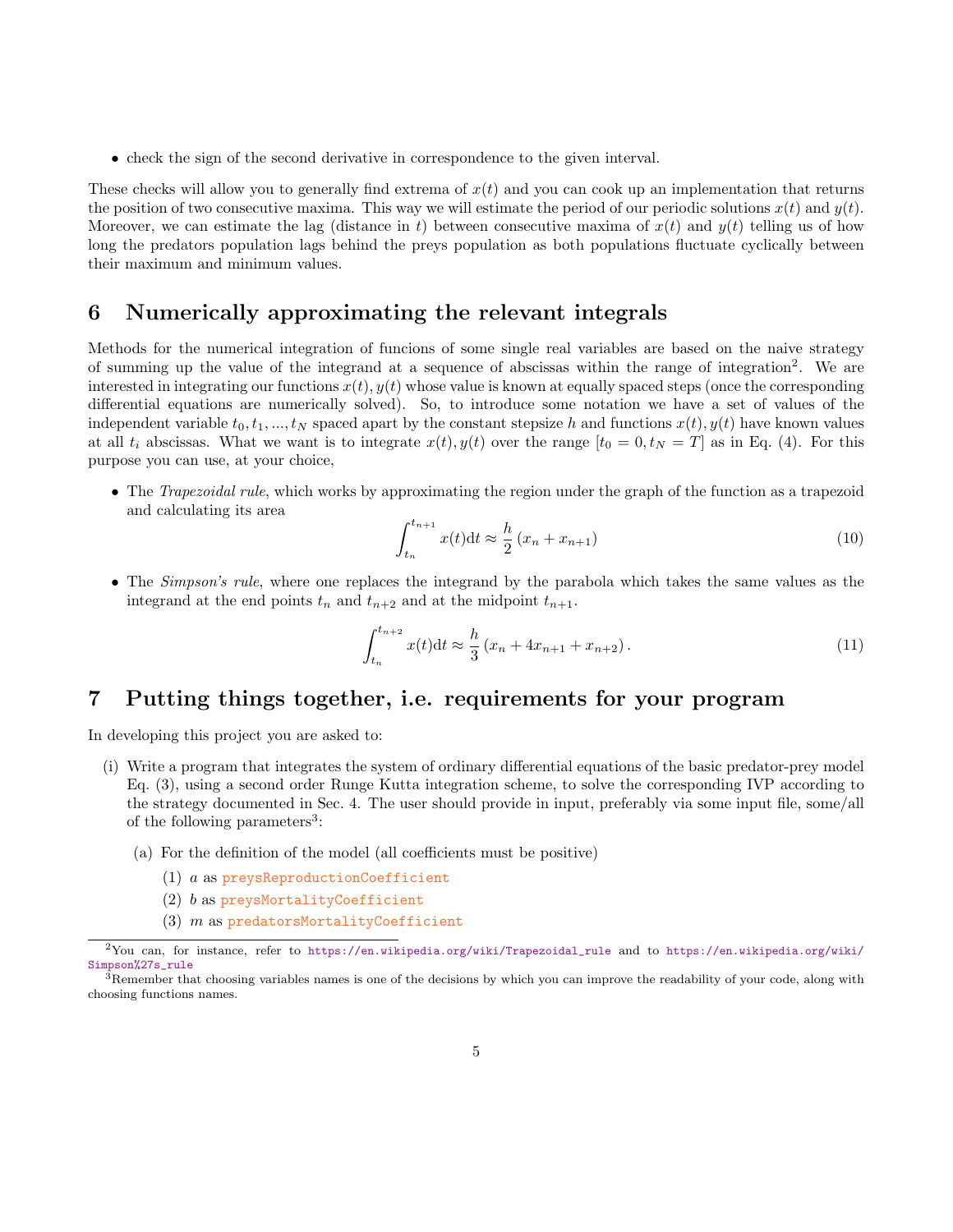- $(4)$  n as predatorsReproductionCoefficient
- (b) For the Runge-Kutta scheme
	- (1) The stepsize in your discretized time range  $$
	- (2) The upper bound tFinal of your discretized time range
	- (3) The time interval  $t$ Print, in general different from the stepsize h, after which you want to append to your output file a new line containing the three values  $t = x(t) = y(t)$
- (c) As boundary conditions for our IVP problem
	- (1)  $x(0)$  as initialPreysPopulation
	- (2)  $y(0)$  as initialPredatorPopulation

You can check your solution via plotting the results tabulated in the output files. For this task you can easily use gnuplot to produce the following plots

- (a) Plots of trajectories in the population-time plane, i.e. of  $x(t)$  and  $y(t)$  as functions of t;
- (b) Plots of trajectories in the phase plane, i.e. of  $y(t)$  as function of  $x(t)$ .

There are feature that should leap out from these first results, that we want to quantify numerically:

- (a) The period T in the oscillations of  $x(t)$  and  $y(t)$  can be computed by finding the position of two consecutive e.g. maxima of the numerically sampled functions (see Sec. [5\)](#page-3-2);
- (b) The lag (distance in t) between consecutive e.g. maxima of  $x(t)$  and  $y(t)$ ;
- (c) You will then use your result for  $T$  in order to compute averages of the two populations according to Eq. [\(4\)](#page-2-1), using the techniques described in Sec. [6.](#page-4-2) At this point you will be able to check to which extent the properties in Eq. [\(4\)](#page-2-1) are found to be satisfied in your numerical implementation of the model;
- (d) The non-closed nature of trajectories in the phase plane if a too big value for  $\delta t$  is set (for this you will need to run the code multiple times). What you are expected to observe is that if  $\delta t$  becomes too large, then the approximations do not cycle around counterclockwise exactly to the initial point. To which kind of errors can this effect be ascribed?
- (ii) Extend your program to solve the second version of our Lotka-Volterra IVP according to Eq. [\(5\)](#page-2-2). The user, at this point, should be made able to decide at running time which model is he/she interested to, and coherently provide more input parameters to the program, including in particular the positive coefficient  $\epsilon$  as epsilon.
	- (a) Repeat the same tasks you accomplished for the basic version of the model;
	- (b) Choose some fixed set of input values for all other parameters but epsilon, run your code at various epsilon values and monitor results for  $\langle x \rangle$  and  $\langle y \rangle$  (you can even make plots for this). How do your results explain the effects from the employment of DDT in citrus crops?
- (iii) Finally, extend once more your program to solve the third and most realistic proposed version for our predatorprey IVP according to Eq. [\(6\)](#page-2-3). The user, at this point, should be made able to decide at running time which model he/she is interested to, and coherently provide the necessary subset of input parameters to the program, including in particular the positive coefficients
	- (a) r as preysCompetitionCoefficient
	- (b) s as predatorsCompetitionCoefficient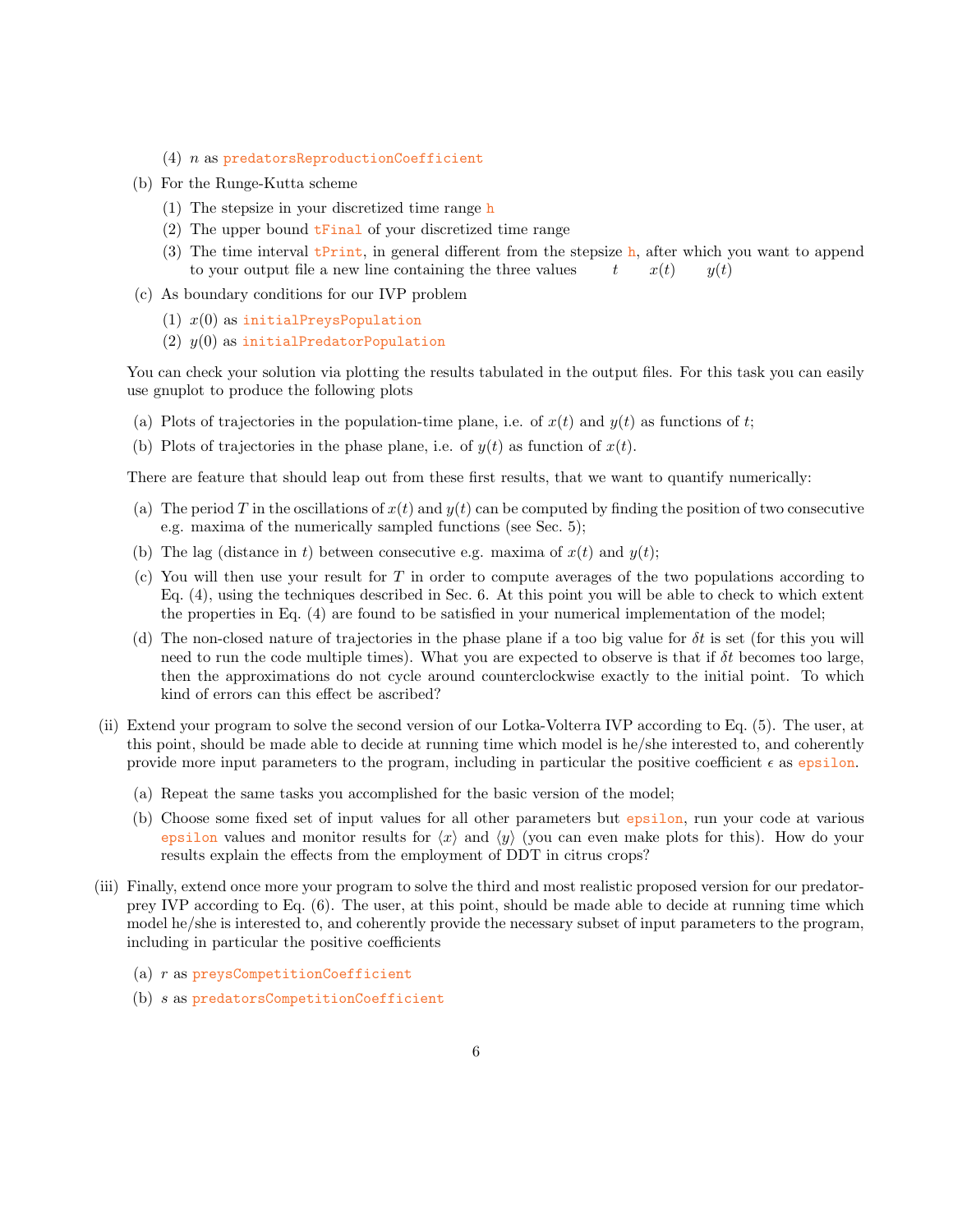At this point you should

- (a) Check from your plots of trajectories in the population-time plane, i.e. of  $x(t)$  and  $y(t)$  as functions of t, that periodicity breaks down to some tendency towards equilibrium levels;
- (b) Check from your plots of trajectories in the phase plane, i.e. of  $y(t)$  as function of  $x(t)$  that periodic motion is now replaced by motion toward an asymptotically stable rest point.

Once all of this is done, you will be mastering biological control techniques and able to switch to agriculture!

#### 8 Code-related advices

• In the implementation of the second order Runge-Kutta scheme, a nice way to improve readability of your code is to define a *structure* storing in it all relevant quantities. Make sure you are familiar with structs. Consider that, inside structures, you can also declare pointers to functions, which is useful given that the r.h.s. in our system of differential equation changes depending on the model we are addressing. A new type could be defined as follows

```
typedef struct RungeKutta2nd {
    int N;
    double * y;
    double * dy;
    double ys;
    void (*stepRK2) (double, double);
    void (*rhsBasicModel) (double, double *, double *);
    void (*rhsDdtModel) (double, double *, double *);
    void (*rhsCompetitiveModel)(double, double *, double *);
} RungeKutta2nd ;
```
On top you will have a function to initialize the new type like

```
void Initialize_RK2 (RungeKutta2nd *rk2, /*...*/);
```
or, gathering input from an input file, something like

```
void Initialize_RK2 (RungeKutta2nd *rk2, char *filename);
```
In such a function you will have to assign the function pointers to the corresponding functions like

```
rk2 - > rhsBasicModel = _rhsBasicModel ;
rk2 \rightarrow rhsDdtModel = NULL;
rk2 - > rhsCompetitiveModel = NULL ;
```
if you are initializing  $rk2$  for the solution of the basic model and, analogously for the other two cases.

• Something that you will need to repeatedly do in the flow of your program is to print data to the output file. Saving data too frequently to your output file will slow down your program without adding much information to the final outcome. This is the reason for the already introduced tPrint variable. Moreover, it might be a good idea to add to your output file also a headline to make clear what information does each column contains. If you use gnuplot, lines starting by # in the output files will be automatically ignored.